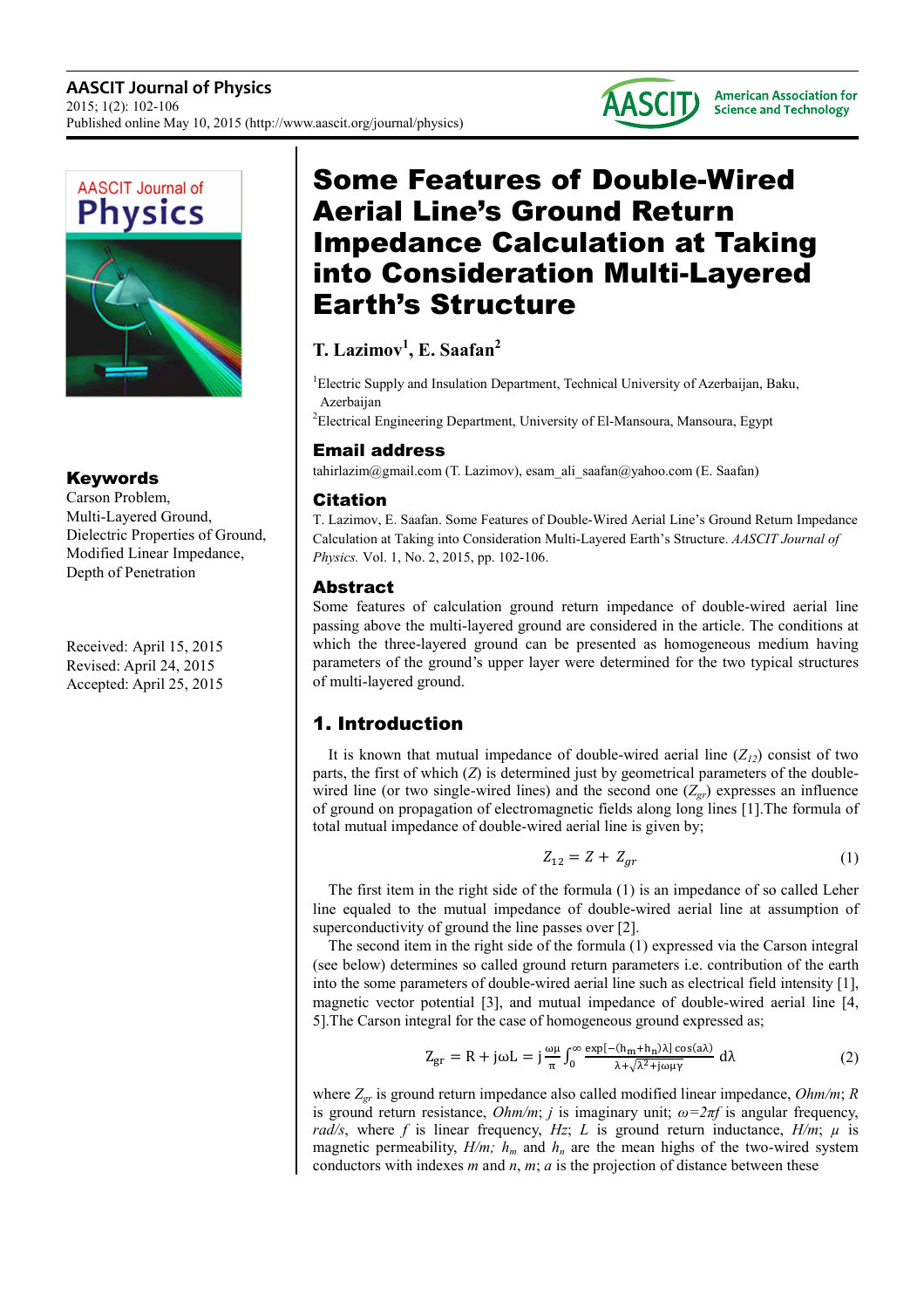conductors to the horizontal plane, *m*; *γ* is conductivity of ground, *S/m*.

This formula covers just range of frequencies corresponded to the quasi-conductive earth [6]. For the higher frequencies required taking into the consideration longitudinal displacement currents (i.e. taking into the consideration dielectric properties of ground) the Wise formula should be used [7] that expressed as;

$$
Z_{gr} = R + j\omega L = j\frac{\omega\mu}{\pi} \int_0^\infty \frac{exp[-(h_m + h_n)\lambda]cos(a\lambda)}{\lambda + \sqrt{\lambda^2 + j[\omega\mu\gamma + j\omega^2\mu(\varepsilon - \varepsilon_0)]}} d\lambda \quad (3)
$$

where *ε* and *εo* are dielectric permittivity of ground and electric constant of vacuum respectively.

$$
Z_{gr} = R + j\omega L = j\frac{\omega\mu}{\pi} \int_0^\infty \frac{exp[-(h_m + h_n)\lambda]cos(a\lambda)}{\lambda + \frac{\sqrt{\lambda^2 + j[\omega\mu\gamma_1 + j\omega^2\mu(\varepsilon_1 - \varepsilon_0)]}}{A}} d\lambda \quad (4)
$$

The formula (4) has the most common character because of it contains the function (*A*) called ground impedance that reflected grounds layered structure and parameters. Note that in the formula (4) parameters with subscript *1* concern to the multi-layered ground's upper layer. Ground impedance (*A*) is determined as;

$$
A = \coth\left[-jk_1d_1 + \coth^{-1}\left[\sqrt{\frac{k_1}{k_2}}\coth\left(-jK_2d_2 + \coth^{-1}\sqrt{\frac{k_2}{k_3}}\right)\right]\right],\tag{5}
$$

In the formula (5) via d-s are denoted thicknesses of the upper and second layers of the three-layered ground respectively. Via k-s are denoted wave factors of the layers equaled respectively to;

$$
k_1 = \sqrt{-(\gamma_1 + j\omega \varepsilon_1)(j\omega \mu_1)},\tag{6}
$$

$$
k_2 = \sqrt{-(\gamma_2 + j\omega \varepsilon_2)(j\omega \mu_2)},\tag{7}
$$

$$
k_3 = \sqrt{-(\gamma_3 + j\omega \varepsilon_3)(j\omega \mu_3)}.
$$
 (8)

Remind that direct analytical solutions were earlier obtained just for integral (2) in the works [1, 3, and 4], and for integral (3) in the works [6, 7]. Besides in [8] was obtained the principal value of the integral (4), in [9] was proven that this integral does not exist in the terms of general value.

In the next section are presented results of calculation the ground return impedance of double-wired aerial line passing above the three-layered ground for two different cases – with relatively little contrast of layers' electric parameters (sedimentary rocks – granite – basalt structure), and with their greater contrast (fresh water – granite – basalt case). The present research realizes the concept firstly pointed in [10] and based on skin-effect. Calculation were implemented at the fixed thickness of the upper layer  $d<sub>l</sub>$  and thicknesses of the second layer  $d_2$  = 250, 500, 1000, 2000 meters.

All the results presented below were got for the doublewired aerial line with  $h_m = h_n = 8$  meters and  $a = 3$  meters. Also note that the problem is considered for the case of nonmagnetic earth i.e. it is accepted that  $\mu_1 = \mu_2 = \mu_3 = \mu = \mu_0$ , where  $\mu_0$  is the permeability of free space,  $H/m$ . All the computations of the improper integrals (3) and (4) had been done using the MATLAB–2013 set.

### 2. Results Obtained and Discussion

The calculations carried out showed that the relative difference between mutual impedances in the cases of the three-layered ground and homogeneous ground (with the parameters similar to ones for the upper layer of the threelayered ground) has oscillated character. This also corresponds with results got in [11]. Frequencies at which ground return impedance *Zgr* of the three-layered ground begins finally to converge with one for the homogeneous ground change between 5 kHz and 20 kHz for the sedimentary rocks – granite – basalt structure, and between 2 kHz and 10 kHz for the fresh water – granite – basalt structure. In accordance with our calculations the relative maximum difference of modified linear impedance conditioned by earth in homogeneity change between 73% and 91% for the sedimentary rocks – granite – basalt structure, and between 104% and 117% for the fresh water – granite – basalt structure. The more relative differences got for the fresh water – granite – basalt case may be explained by greater contrast of the electrical parameters for this case.

The calculations also showed that depths of penetration corresponded to the frequencies at which ground return impedance of the three-layered ground begins finally to converge with one for the homogeneous ground are placed in the second layer of the multi-layered earth.

Below in the Figures 1, 2 are presented calculated graphs of the relative differences of ground return impedances (for three-layered and homogeneous structures) against frequency for the sedimentary rocks – granite – basalt structure (Figure 1), and fresh water – granite – basalt structure (Figure 2). Each of the figures contains four graphs corresponded to the above-minded thicknesses of the second layer at the fixed thickness of the upper layer of 50 meters.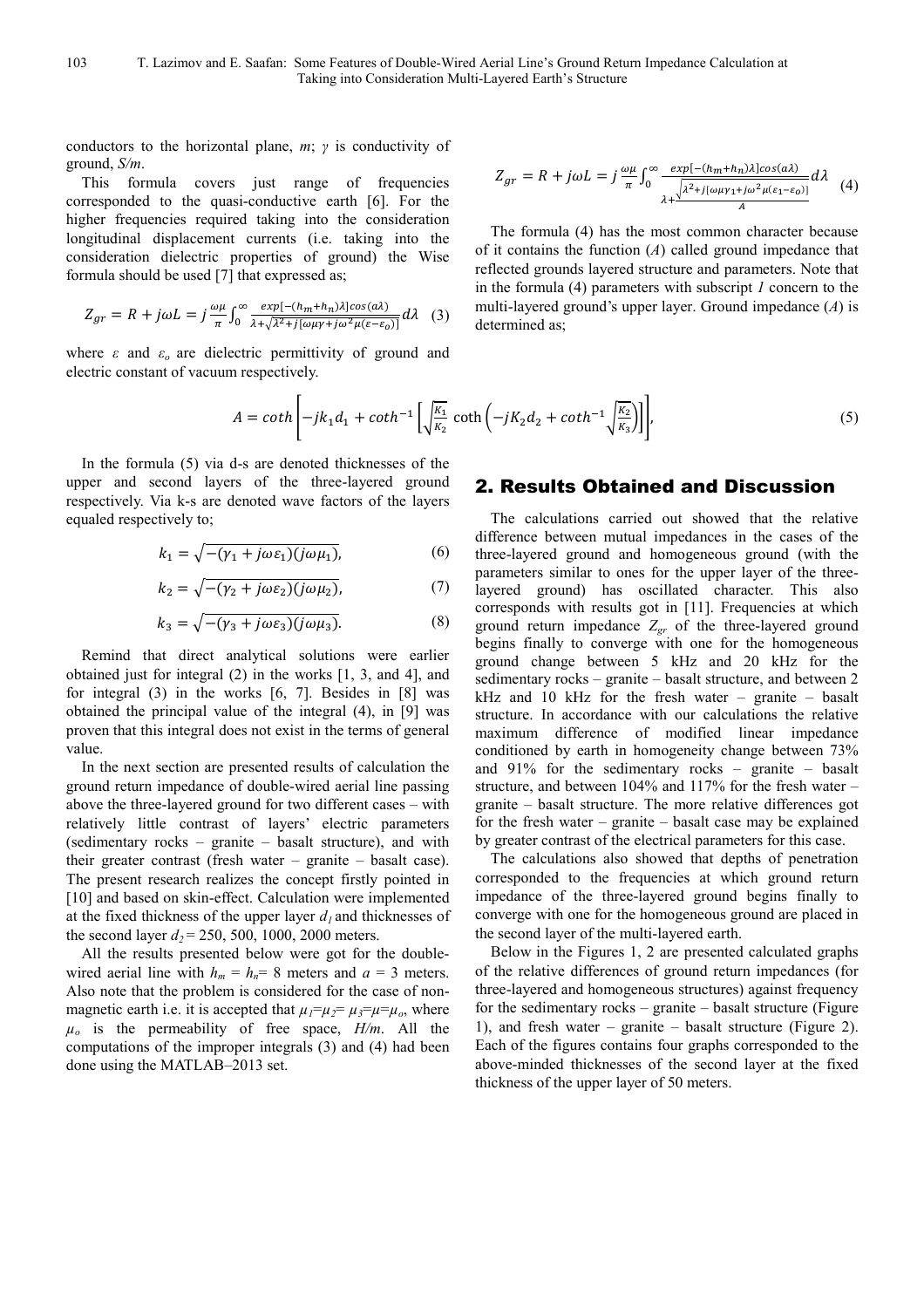

*Fig. 1. Relative differences of ground return impedances against frequency for the structure "sedimentary rocks – granite – basalt".* 



*Fig. 2. Relative differences of ground return impedances against frequency for the structure "fresh water– granite – basalt".* 

The parameters (conductivity and relative permittivity) used in this research are shown in table (1).

*Table (1). Conductivity and relative permittivity of the grounded layers for the cases under study.* 

| type of layer     | Conductivity $\gamma$ , (S/m) | relative permittivity $\varepsilon_r$ |
|-------------------|-------------------------------|---------------------------------------|
| fresh water       | 0.02                          | 80                                    |
| sedimentary rocks | 0.005                         |                                       |
| granite           | 0.0002                        |                                       |
| basalt            | 0.0001                        |                                       |

It is evidently seen in the figures 1 and 2 how the ground return impedances' relative differences oscillate and how them finally converge with x-axis. This physically means convergence of ground return impedances of the threelayered ground and homogeneous ground with the parameters similar to ones for the upper layer of the threelayered ground. It is conditioned by intensification of the skin-effect in the earth has taken place at frequency increasing.

In the figures 3 and 4 are presented graphs of calculated

ground return impedances against frequency for the threelayered ground in comparison with ones for homogeneous ground having parameters of the upper layer for the two considered structures.

As it was stated in the research increasing of the second layer's thickness at the fixed thickness of the upper layer leads both to some decreasing of the relative differences between impedances of three-layered and homogeneous grounds with the parameters of the upper layer and notable decreasing of the minimum frequency at which the final convergence of the minded impedances has begun.



*Fig. 3. Calculated ground return impedances against frequency for the structure "sedimentary rocks – granite – basalt".*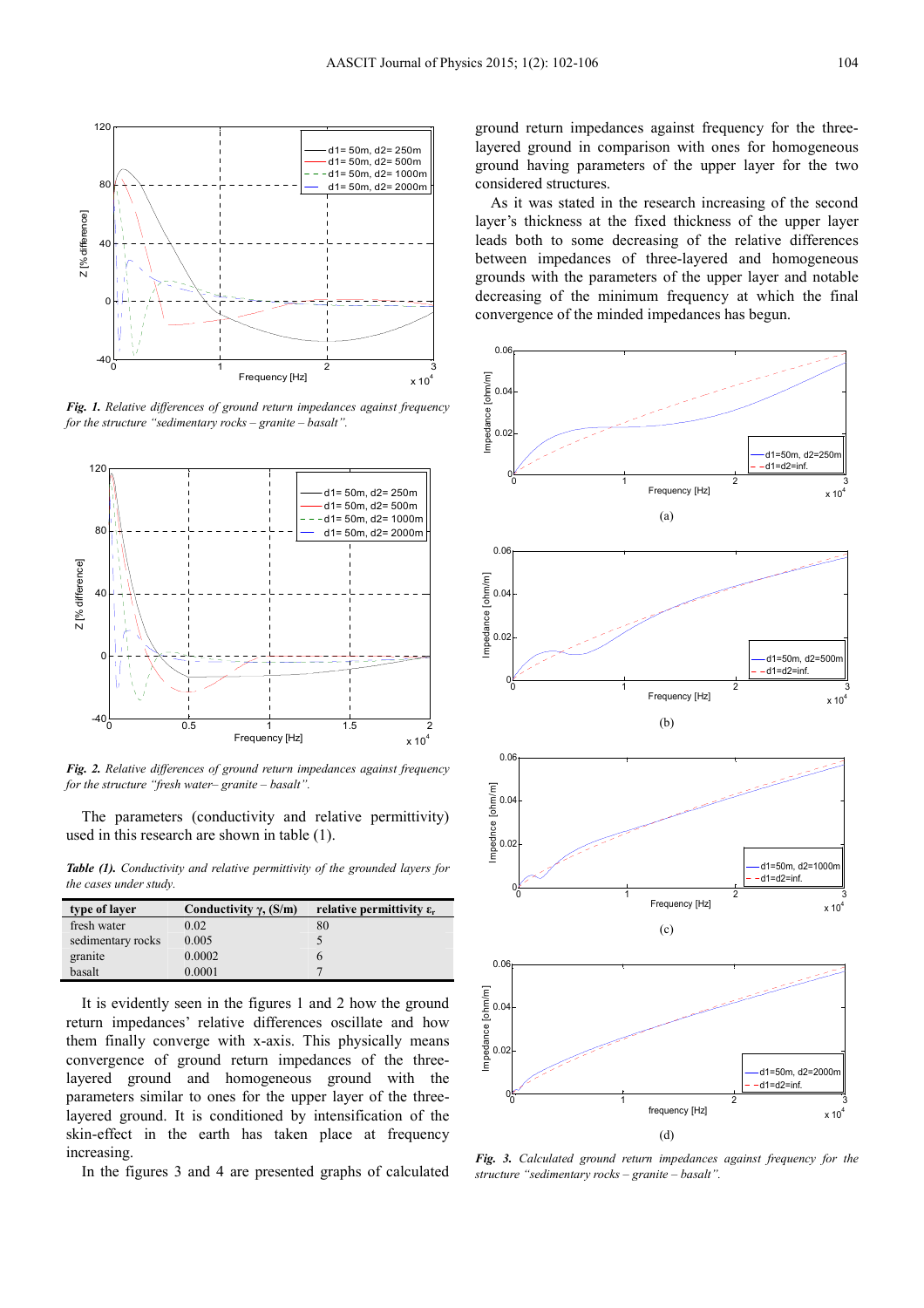

*Fig. 4. Calculated ground return impedances against frequency for the structure "fresh water – granite – basalt".* 

### 3. Conclusion

It is stated that relative difference between mutual impedances in the cases of the three-layered ground and homogeneous ground with the parameters similar to ones for the upper layer of the three-layered ground has oscillated character.

For the cases with penetration depths calculated in assumption of homogeneity of multi-layered ground (having parameters of the upper layer) less or closed to the thickness of three-layered ground's upper layer have taken place the biggest relative differences between impedances of threelayered and homogeneous ground having parameters of the upper layer.

As a rule penetration depths (*δ*) corresponded to frequencies at which ground return impedance  $(Z_{gr})$  of the three-layered ground begins finally to converge with one for the homogeneous ground with the parameters of the upper layer are placed in the interval  $(d_1, d_1+d_2)$ . In rare cases may have taken place at great contrast of layers' parameters the minded penetration depth may be less than upper layer's thickness.

#### References

- [1] J.R. Carson, "Wave propagation in overhead wires with ground return, The Bell System Technical Journal," Vol. 5, No. 4, pp. 539-554, 1926.
- [2] Arnold Sommerfeld, Electrodynamics Lectures on Theoretical Physics, Volume III, Academic Press, 1964.
- [3] V.R. Bursian, Theory of electromagnetic fields used in electrical exploration, Leningrad: Nedra, 1972 (in Russian).
- [4] T.M. Lazimov, "Analytical expression of Carson integral for electrically homogeneous ground," Electricity, No. 8, pp. 66- 72, 1993 (in Russian).
- [5] L.S. Perelman, "Refinement of wave propagation theory in the view ofsome technological problems," NIIPT Transactions, Vol. 10, pp. 103-120, 1963 (in Russian).
- [6] T.M. Lazimov, "Analytical expression for the resistance of electrically homogeneous ground taking account its dielectric properties," Russian Electrical Engineering (New-York edition), Vol. 66, No. 2, pp. 27-31, 1996.
- [7] W. H. Wise, "Propagation of free frequency currents in ground return systems," Proceeding IRE, Vol. 22, No. 4, pp. 522-527, 1934.
- [8] V.I. Glushko, "Methods for calculation magnetic influence between electric circuits taking into account finite conductance of earth," Electricity, No. 3, pp. 6-18, 1986 (in Russian).
- [9] T.M. Lazimov, "On convergence of Carson integral for horizontally layered earth," Balkan Journal of Electrical & Computer Engineering, Vol. 1, No. 1, pp. 2-5, 2013.
- [10] T.M. Lazimov, "On computation of ground return impedance for multi-layered earth," Abstracts of the Seminar of the IV section of the USSR Science Academy, Novosibirsk, 1983 (in Russian).
- [11] T.M. Lazimov, "Research of magnetic influence of power electric networks on techno-sphere," Abstracts of DSc thesis, Baku, Azerbaijan, 1997 (in Russian).